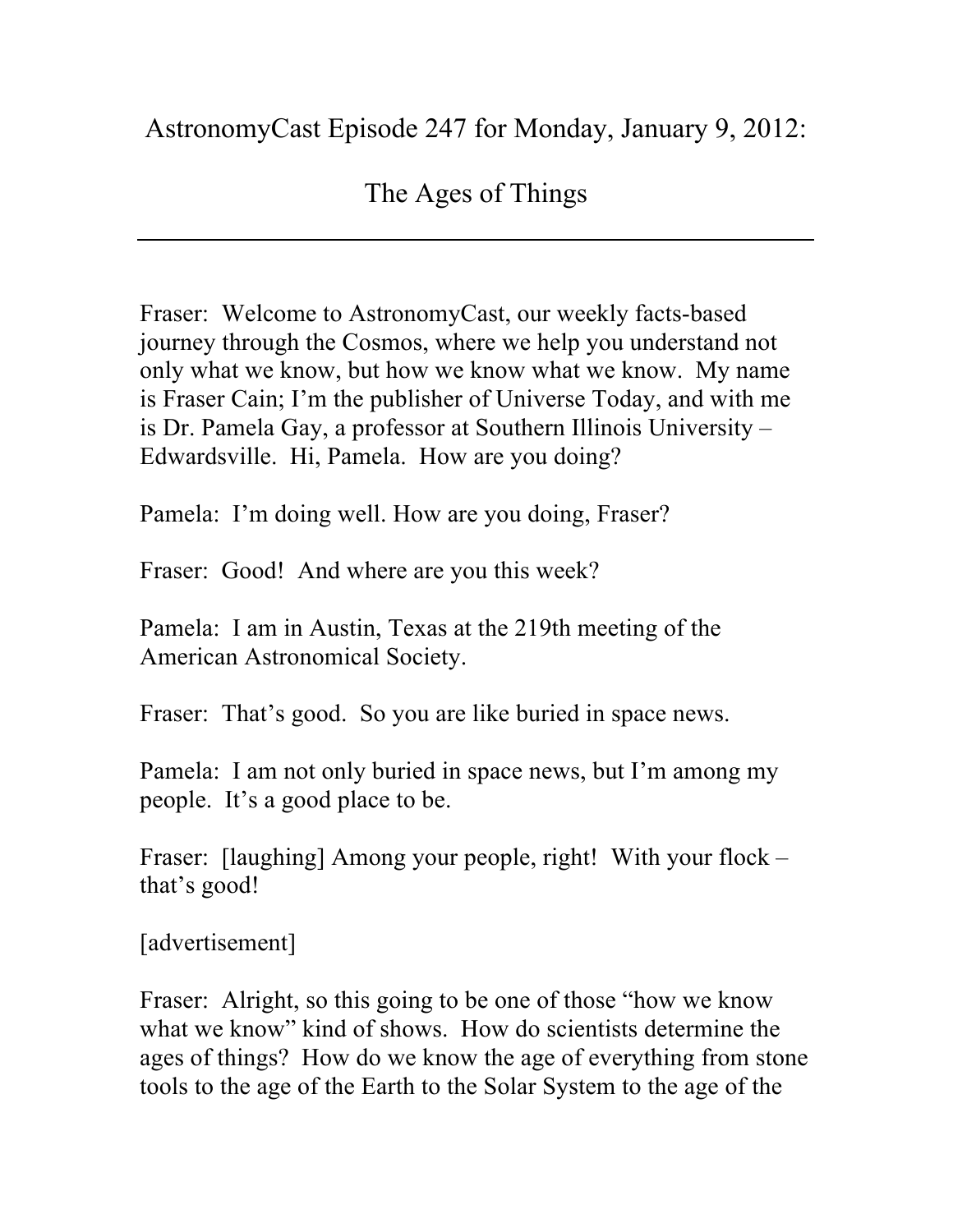very Universe? Alright, Pamela, so I think that was sort of the plan here, that we're going to sort of explain to people how we know what are the various measuring sticks – age measuring sticks that astronomers use and scientists use to figure out how old everything is? And I thought, well, why don't we start kind of close to home and think about, you know, when scientists discover some civilization, they discover stone tools, they find an archaeological dig -- how old is everything that was in that dig? How do they know how old that is?

Pamela: It all pretty much boils down to radioisotope dating, and looking to see what's in what sedimentary layer. One of the things that is a blessing and a curse -- and I say curse because it leads to cancer now and then and that's never a good thing -- is a variety of the atoms that get created in supernovae and through other highenergy processes aren't stable, and they're not stable on varying time scales, so some things it might be -- you set them on the table, and say you have a thousand atoms, well, you wait an hour and you have 500 atoms of what you started with, and 500 atoms is what's called a daughter material, a daughter atom, and so you can actually look to see how much, what the ratio is between these two different atoms, and based on the ratio, you can see how many half-lives have gone by. Now, if you have something that decays quickly, that's only good for time dating something in the recent past. I know as a small child, I was nerdy enough that I knew about carbon dating, and I was terrified that my teachers would use the carbon in my pencil to figure out I didn't do my homework on time because I was that kind of a nerd and lacked the level of understanding I needed.

Fraser: ... or you know overestimated the abilities of your teachers.

Pamela: Exactly. Exactly, but the thing is -- carbon doesn't decay on that type of a time scale, so we can only use carbon to date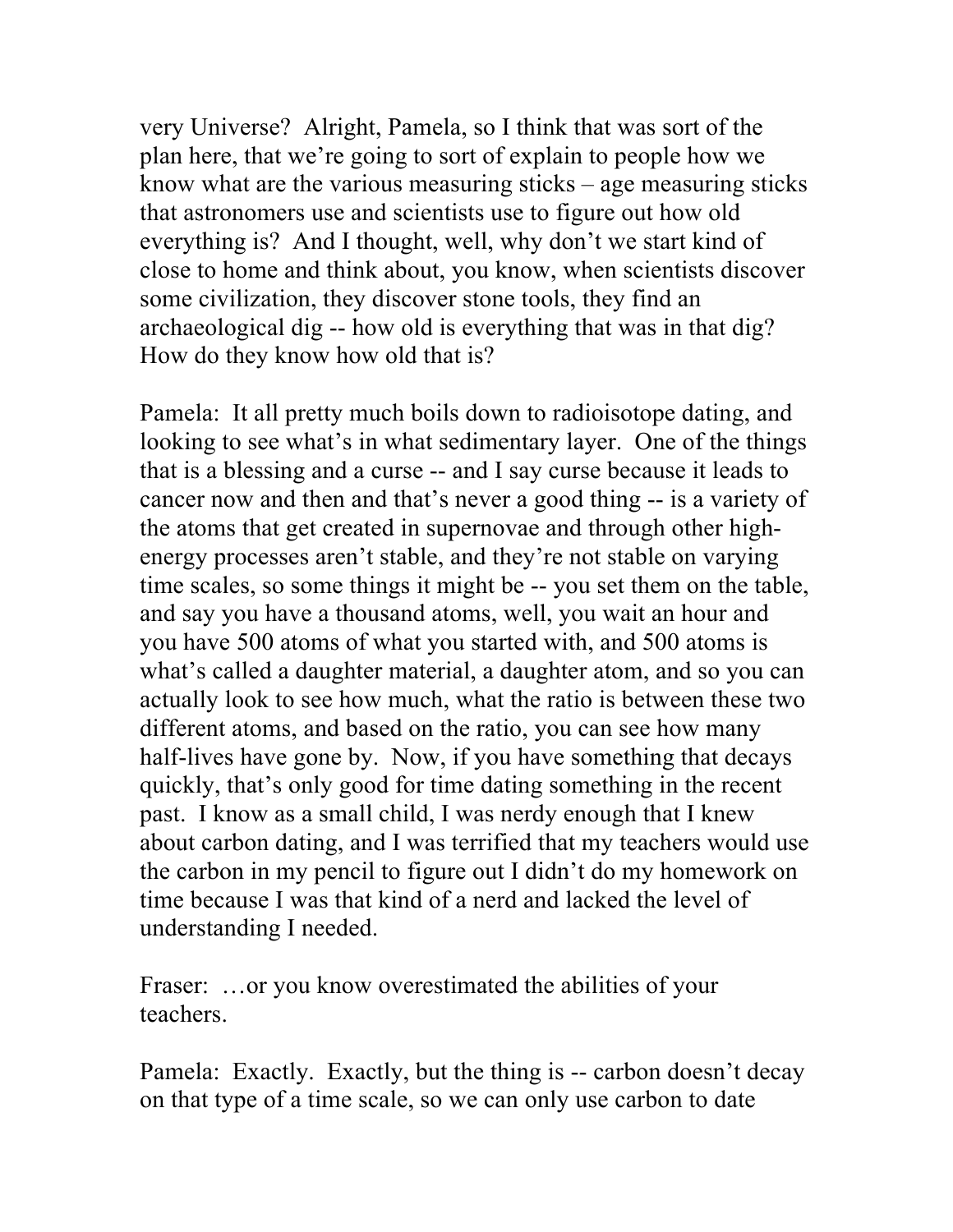things in the distant past. We can use other forms of dating for the recent past, and through all the different atoms that we have that decay on the time scales of minutes to hours to days to weeks to years to centuries, millennia, to millions of years by combining all of these different types of radioisotope decay, we're able to very carefully measure the age of different materials that contain these radioactive processes.

Fraser: And so do scientists have these overlapping methods of radioactive decay, and can they go from really, really short events all the way to the age of the Universe? I mean, are there any gaps in this?

Pamela: Well, so in general things that decay quickly are also things that we have to generate in cyclotron laboratories, so it's not like there's piles of polonium-120 lying around, so for the most part, the way we get to the things that we can radiocarbon date, and other things like that is we have to go through the archaeological record. So you look for those points where you're able to bridge from our known understanding of the past of humanity to "A-ha! I found a radioisotope that has decayed in a useful manner," and from there we just bridge our way backwards. And we do look for the times where we find in materials more than one of these radioisotopes, and just keep building our way backwards.

Fraser: And where does it sort of fall apart? I mean, does each isotope only give you so much, and then it's just not useful anymore?

Pamela: Yeah, well, it's a matter of…there's just not going to have had been enough left at the end of the period. It's the, well, you go half way to the wall, half way to the wall, half way to the wall, and never actually make it to the wall. At a certain point you have run out of atoms to decay, so you eventually get far enough back in time that the sample you're looking at has completely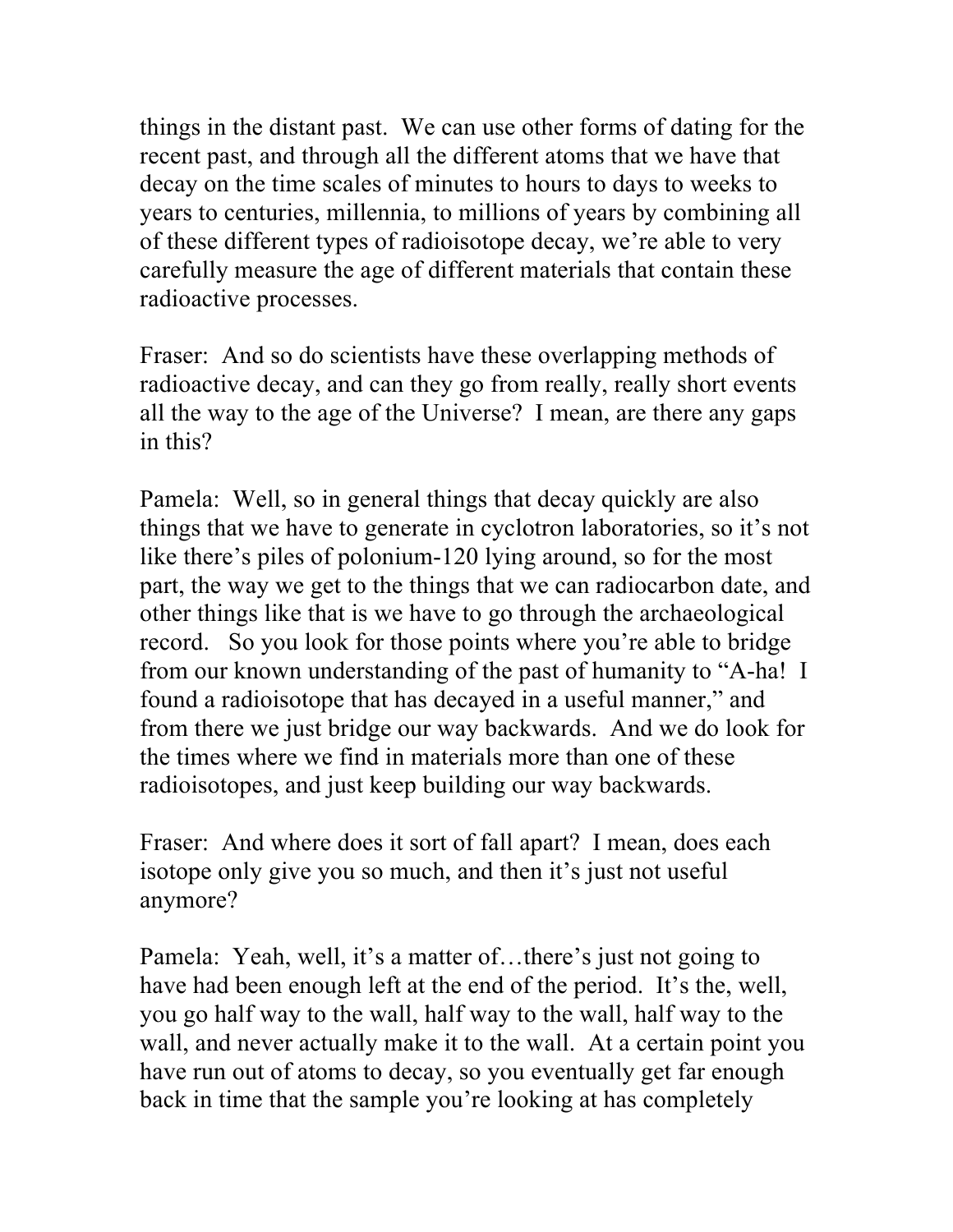decayed into its daughter atoms.

Fraser: Right. And I guess you can imagine, that's kind of like you're looking at ice melting. You've got a piece of ice on a plate and it's in the living room, and you look at it and it's unmelted, and you go "well, that ice was clearly just brought out seconds ago," and then it's kind of half-melted and you know it's been within the last, you know, less than an hour, but more than a couple of minutes, but if it's just water, it could have been there for a couple of decades.

Pamela: Exactly. Well, not decades, then it evaporates.

Fraser: [laughing] I know -- it evaporated. I know, I know, I realized that as I said it. OK, great! So then, which is the tool that they would use? We're going back to my first example, right? We're going to take a look at stone tools left by Neanderthals -what is the method that they would use to date that kind of human civilization stuff?

Pamela: So this is where we often use carbon-14. It's a naturally occurring radioactive form of carbon, and the nice thing about it is human beings tend to pick it up, plants pick it up, all of us...we're made of carbon, and so we become partly radioactive in the form of carbon-14, and so you can look at the leftover logs in fire pits, you can look at the leftover carbon in the bones and you can start to get at how old things are. carbon-14 has a radioactive half-life of 5730 years, so you can basically step back in these intervals of 1000s of years, tens of 1000s of years…in fact, we think the limit for using this is actually somewhere around 60,000 years in the past that this starts to become a not-entirely-useful way of studying the age of things in our environment.

Fraser: Right. OK, so then you've got the quantity of the carbon-14, and then it's going to… you're going to be able to measure that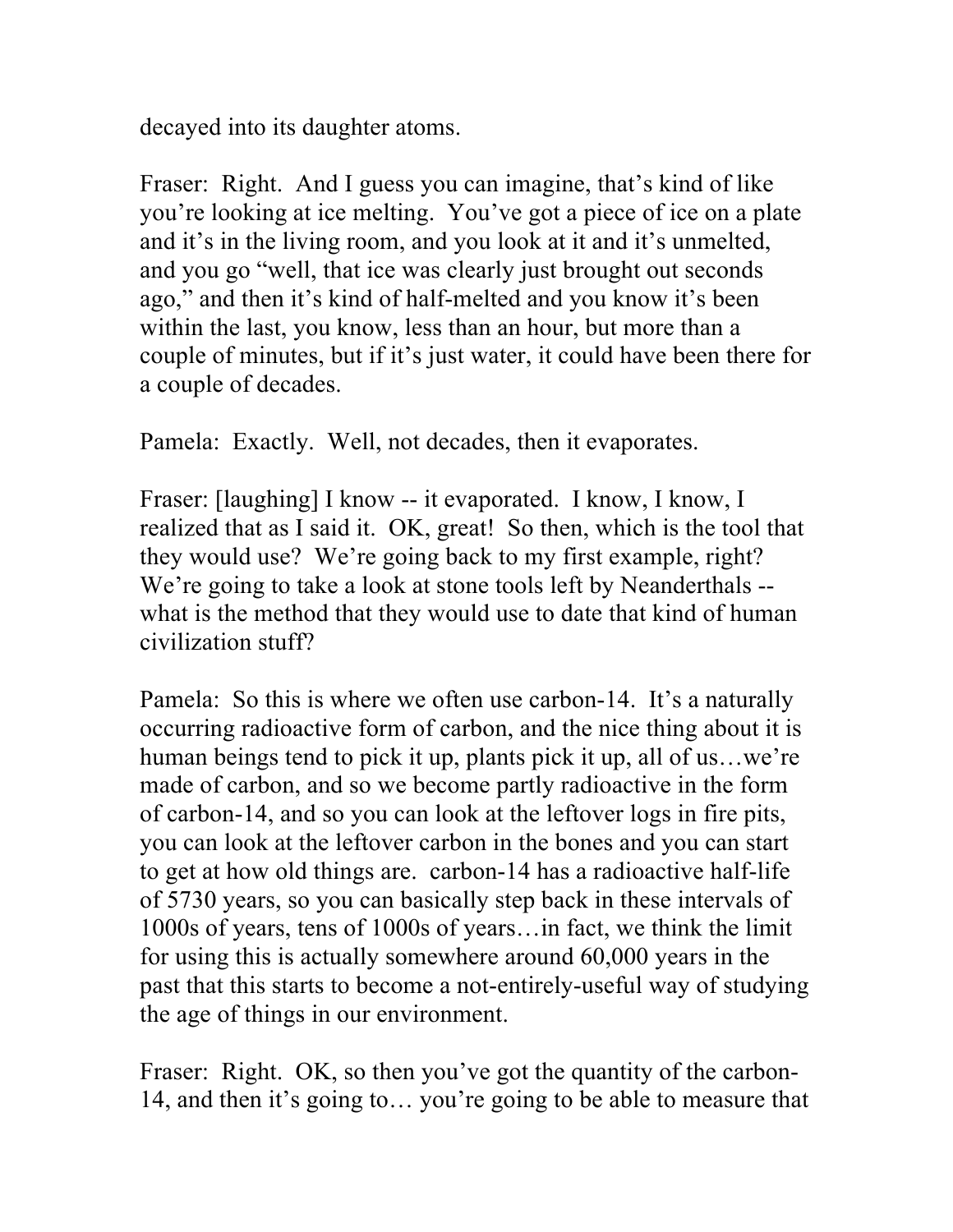ratio of what you had carbon-14 and the various daughter elements that it's going to decay into, and get a sense of how old it is. OK, so we've done, then, carbon-14, and you say that, sort of, how early can we measure with that? Within a few hundred years, right? And then…

Pamela: Well, a few hundred years starts pushing it because you haven't had that much...I mean, its half life is 5730 years, so a quarter of it will have decayed in 2600 years, and so you want to get closer to the 1000 year mark than the couple-hundred year mark.

Fraser: Right, so definitely 5000 years is great, but you don't want to be measuring beyond 60,000 years.

Pamela: Yeah, that's a comfortable place to be.

Fraser: Alright, so the next age of something, I would assume, is going to be like rock formation, lava flows, things here on Earth that we're going to try and date.

Pamela: So we also look at things like the uranium to thorium dating method, which looks at uranium-234 decaying into thorium-230 and this is something where we're looking at processes that, depending on where we are in this, there's a whole network of things in this that decay. We're looking for that combination at a half-life of 80,000 years, but we can also look at uranium-235 which decays into the generally-not-talked-about-in-chemistryclass protactinium-231, which has a half-life of 34,000 years, so by looking at these different decay paths and looking at their different daughter processes, this is where we can start getting into more of the geologic record, getting back into the hundreds of thousands of years over the course of their decays.

Fraser: And, same thing if they're going to measure... I'm trying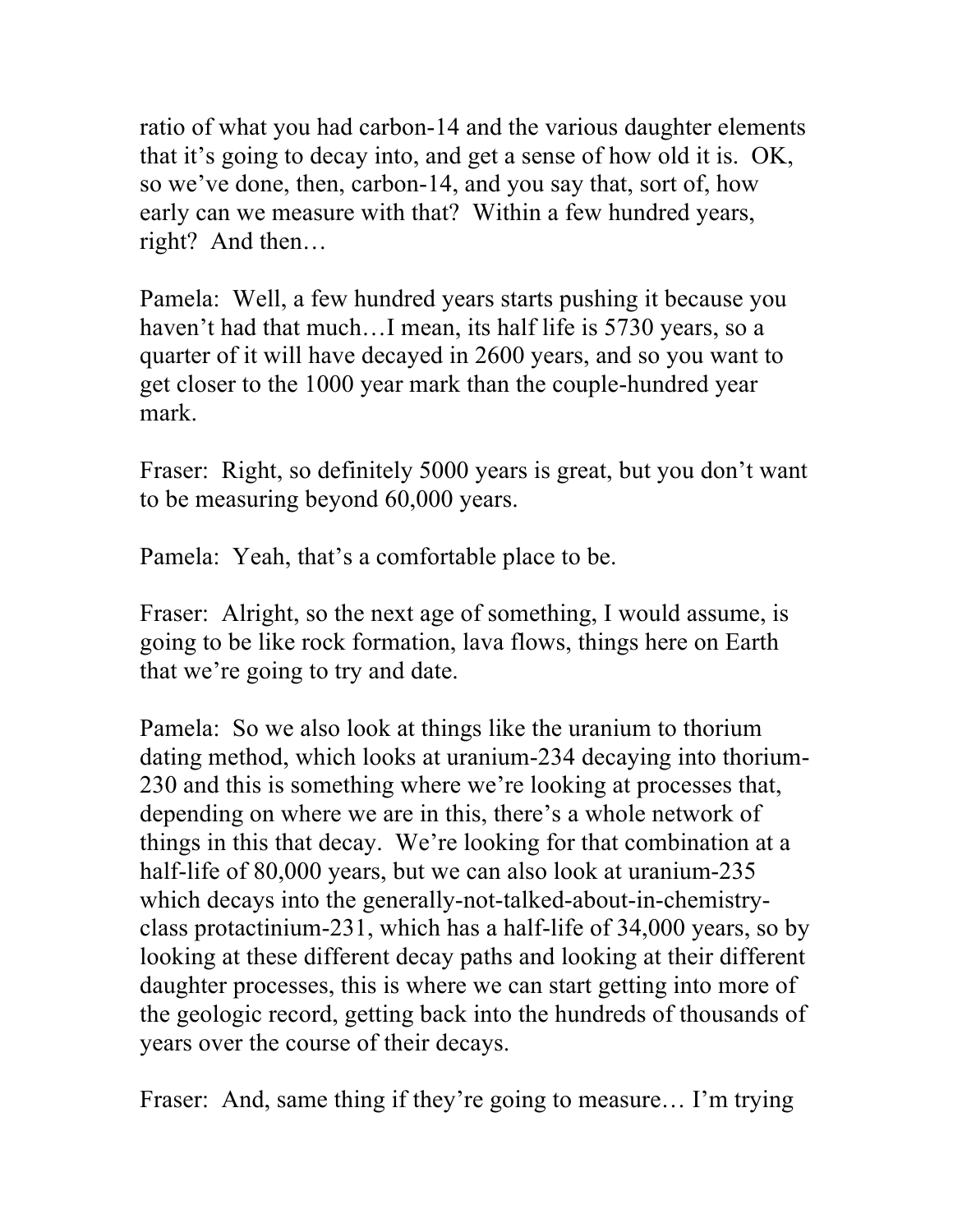to think, soil, sediments, or ice cores -- things where you're looking at hundreds of thousands to millions of years old. So you're telling me there's little bits of uranium kind of everywhere for the measuring?

Pamela: It's actually a really good thing because it's part of what keeps our planet warm. Our planet is a lot warmer than it would be strictly from sunlight hitting it, and an atmosphere that blankets it and keeps some of the IR radiation trapped in. Our planet's internal temperature is driven by the constant decay of radioactive particles. It provides heat, and that's a good thing because heat helps to provide life, so be glad for the radioactive materials.

Fraser: Right. So then how, I mean, you keep pushing that further and further back, but I can imagine if the whole surface of the Earth is being re-surfaced (thanks to plate tectonics and such like), that there'd be no way to figure out how old the Earth itself is, and yet we know quite precisely how old the Earth is. So, how did…how on Earth did astronomers figure that one out? Geologists…we'll let the geologists have that discovery.

Pamela: We do actually look for progressively older and older rocks, and we do find rocks that are billions of years old, and this is where we start pressing ourselves backwards with things like looking at samarium and neodymium, and their decay rates, which get us back to millions of years to now a billion years, so we do have some pretty old rocks, but you're right -- we are pushing the billions of years limit. So we look at sedimentary histories; we look at the way things are capable of moving, and then we start looking at cratering histories on other worlds, and we start grabbing asteroids. Asteroids are really, at the end of the day, the final authority on the original chemistry and the age of our solar system, so we wait for asteroids to actually come to us (we call them meteorites by the time they reach the surface of the planet), and take them to labs, and this is part of why scientists are so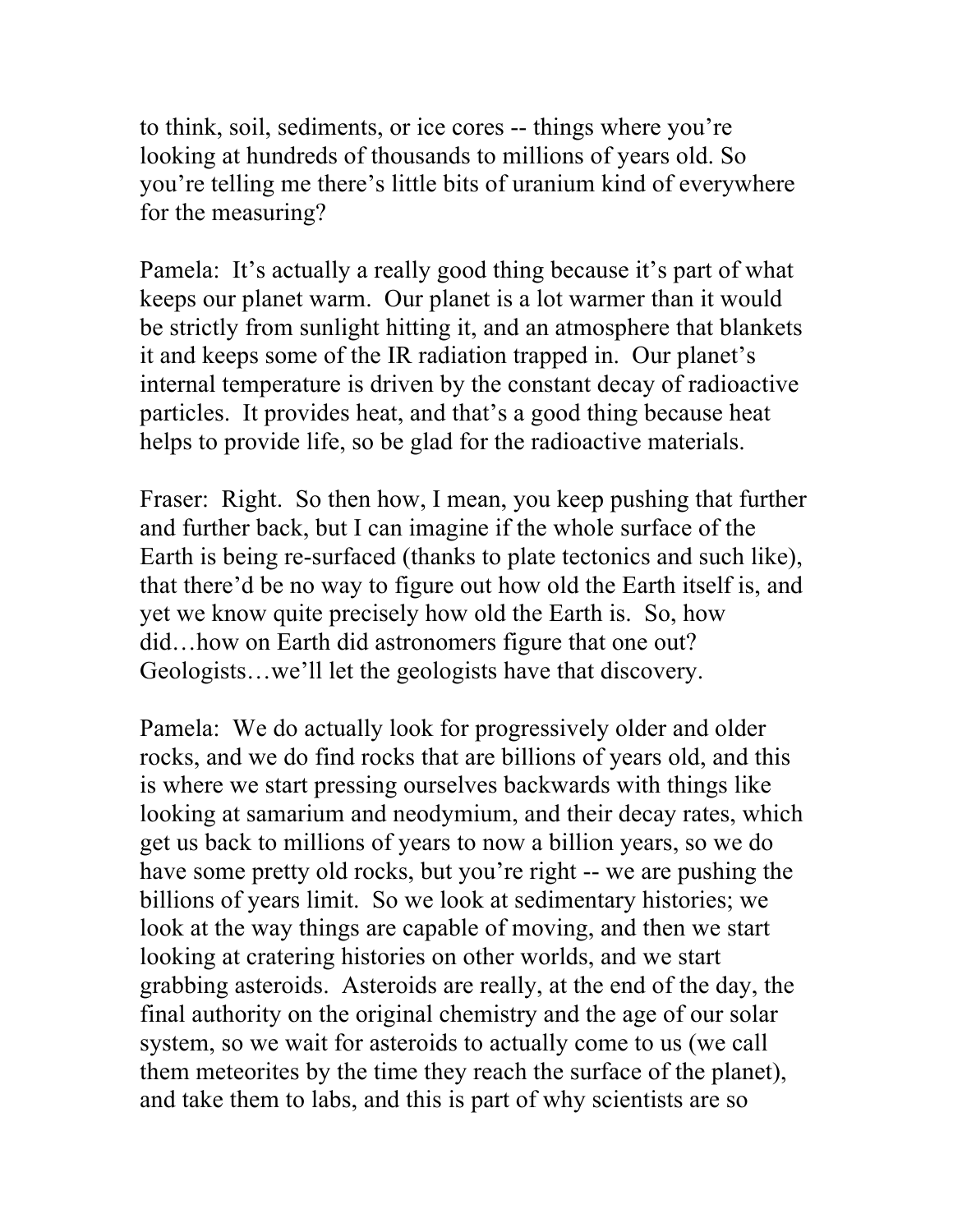avidly collecting meteors, and, well, we know that lots of amateur astronomers are enthusiasts. There's lots of scientists who would like to take a core sample of that big rock you have found and put on your shelf as a trophy object. That's actually a piece of data that hasn't been collected that you're keeping on your shelf.

Fraser: And so...and so the theory goes that if you're going to find a meteorite and determine how old that meteorite is, you're going to know how old the Earth is? I don't understand.

Pamela: Right. So the idea is the entire Solar System formed at once, and so the age of the Earth is the age of, well, not the Moon - - it formed later; it's a blasted-off piece. So it's sort of like its materials formed at the same time, but it was part of two other things, but all of the materials came together, maybe not in the same structure they're in now – big asteroids have broken apart into smaller asteroids, things have hit each other, creating the Earth's moon, but all of this stuff in our Solar System formed out of the same solar nebula, formed at the same time, and so if you can age a meteorite, you've aged the entire Solar System. Now, the more of these that you age at once, it's like taking more and more measurements. You're able to get a more and more precise understanding of the age, so this is where we're constantly trying to catch and collect and understand asteroids.

Fraser: And was this always assumed to be the case, or were astronomers not even really sure that all of the meteorites are the same age?

Pamela: Well, it was one of those things where you postulate it and hope it's true. And as we've measured it, it's come out to be we're able to put very good limits on the age of the Solar System using meteorites.

Fraser: Now, you hinted at for a second there that astronomers use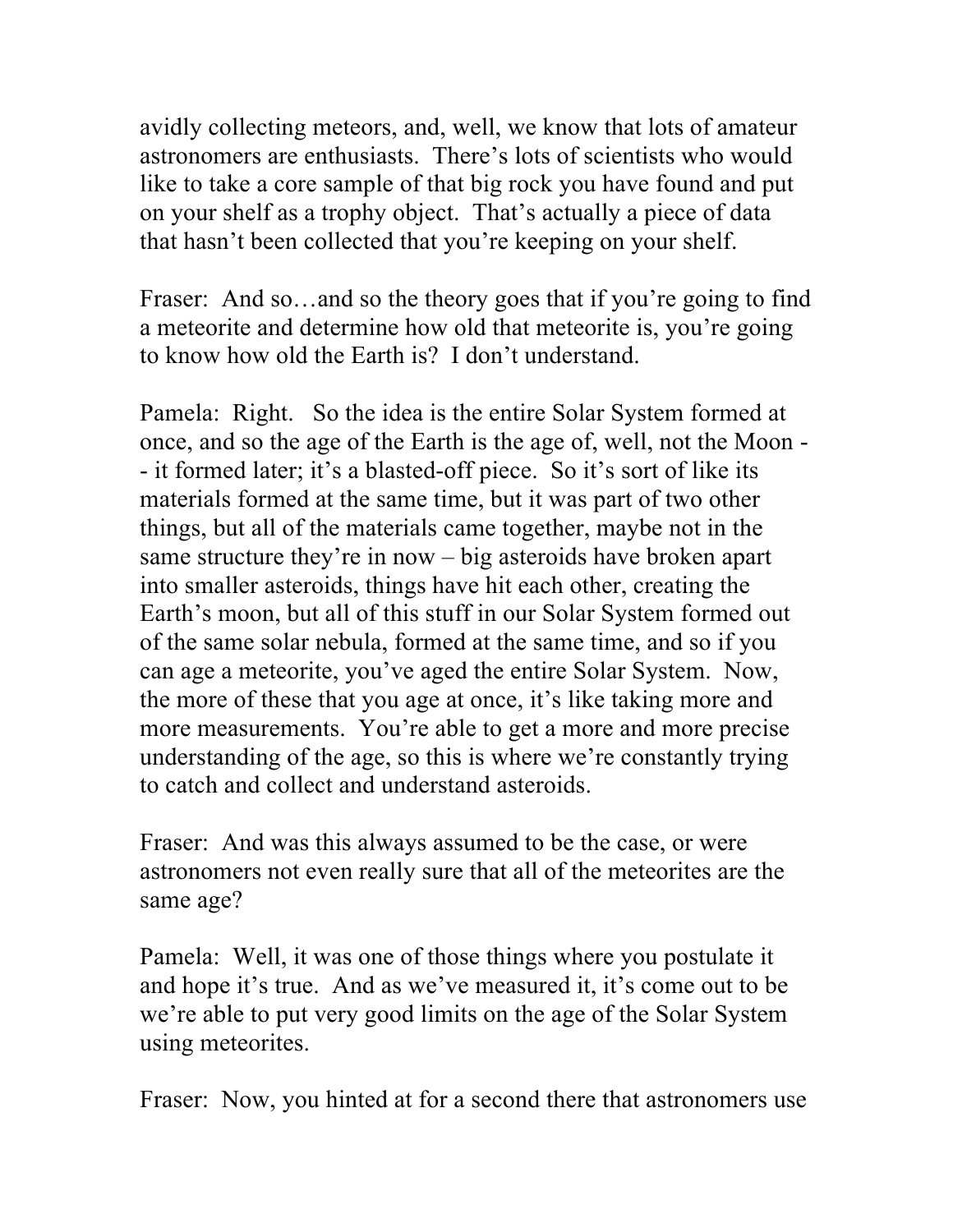cratering on places like the Moon, and I know on Mars and stuff… they'll use that as a totally different method for determining the age of things.

Pamela: Well, so there's two different ages that we worry about: one is when did this stuff form, and then the other is when did the surface of the stuff form. So when you look at the Earth, our surface is extremely young; in fact, there are volcanoes if you look at bits of the surface – like Etna's going…I think earlier this week it went off, and that surface is measured in days in terms of its age. Well, when we look at the Moon and we look at Mars and we look at other rocky surfaces, the only way we have since we can't readily go there all the time of getting the age of the entirety of the surface is to look at cratering histories. And this is where we actually try and get the public's help because we want to measure the ages of as much of the surface as possible so we can start understanding what was the collision history in the past, what was the bombardment history in the past, and we create projects that ask you to help us train computers to more effectively measure craters for us because -- let's face it, at the end of the day, measuring craters is fun for a while, and then you want to do other things, but we also ask you to measure craters for us.

Fraser: Right. This is a project that you're actually working on, right?

Pamela: This is…and you've been giving us server advice, so we're launching a new project called Moon Mappers with CosmoQuest, which Fraser and I have talked about a bit in some of our other hang-outs. CosmoQuest is a community where we're hoping that you'll come and learn like you do with AstronomyCast, and listen to Fraser and I, and then apply all these things that you're learning to actually doing science. And Moon Mappers is our very first science project. It's part of the Lunar Reconnaissance Orbiter mission (not the orbiter itself), and we're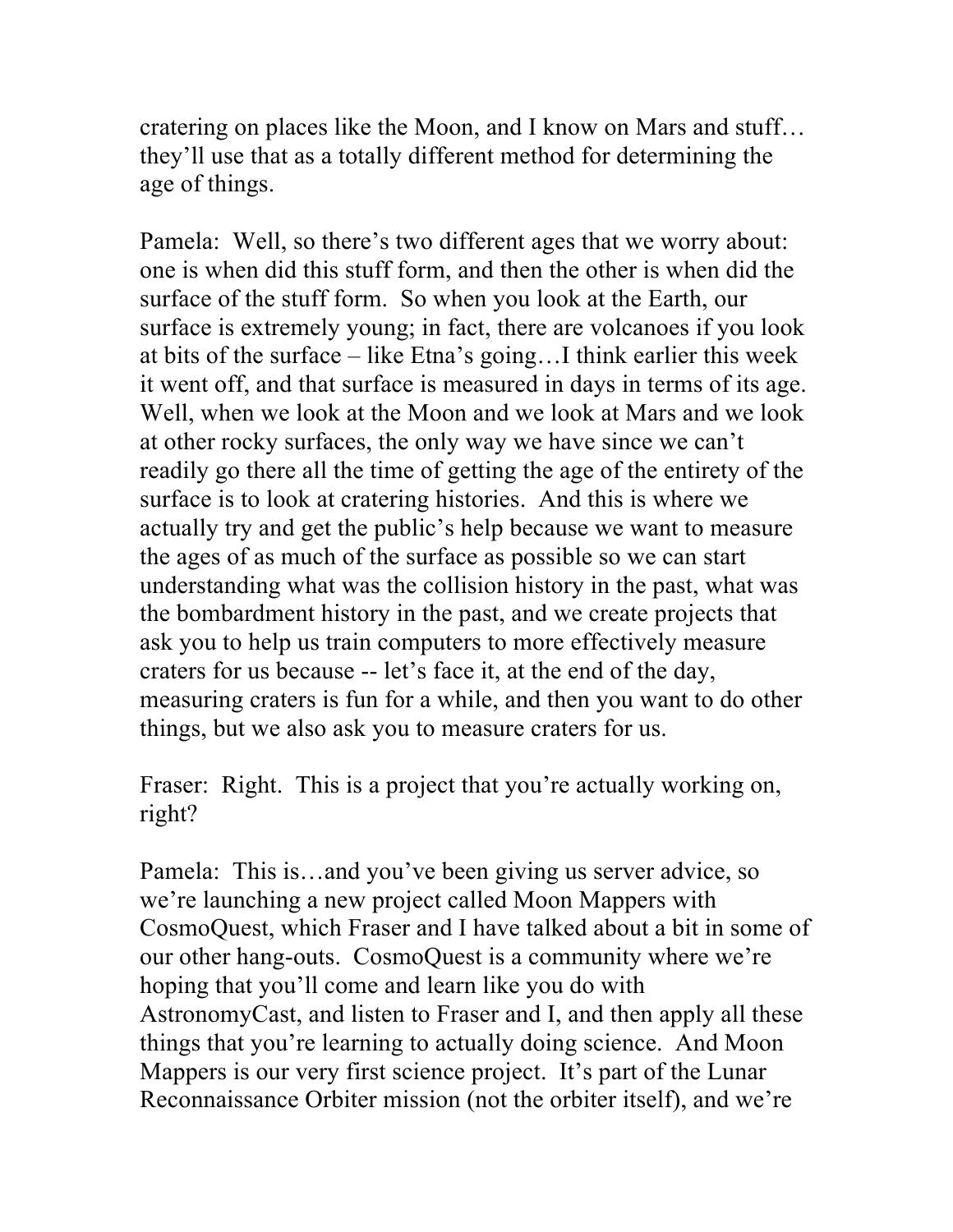asking you to help us correct crater finding algorithms, to go in and tell us where does the software screw up, and fix their outputs, and to help us measure the age of various surface features on the Moon.

Fraser: So, this episode of AstronomyCast is brought to you by CosmoQuest. We're sponsoring ourselves.

Pamela: Something like that. Yeah.

Fraser: Right? But no, I mean, our goal has always been to get everybody involved in space and astronomy to some degree, and we're trying to…you know, Pamela's been working with NASA and other science agencies to get data from the spacecraft, and then bring in the general public to help in actually creating science that then gets used for real scientific research that may not even be possible to be done, and so this is one of those projects, and now we've got this umbrella organization where we can…and sort of server and hardware and software where we can actually do more and more of this. So hopefully you'll hear a bunch more of these kinds of announcements and more of these projects as we go on, and we'll recruit as many as we can to do some real science.

Pamela: And as we move forward doing this, we're going to be working to determine the ages of different features on the asteroid, Vesta -- we're working with the Dawn mission. On the surface of Mercury we're working with the Messenger mission, and in all these cases we're looking for those places that have extremely few craters – those are the young surfaces; we're looking for those places where you have crater bombarding on top of crater, crater inside of crater, these places that are extremely rich in craters - those are the old places, and then we're looking to see, "OK, can we trace this area that's almost devoid of craters, and thus actually trace out where there was a ton of lava from an ancient volcano or a more modern volcano?" We're trying to understand what was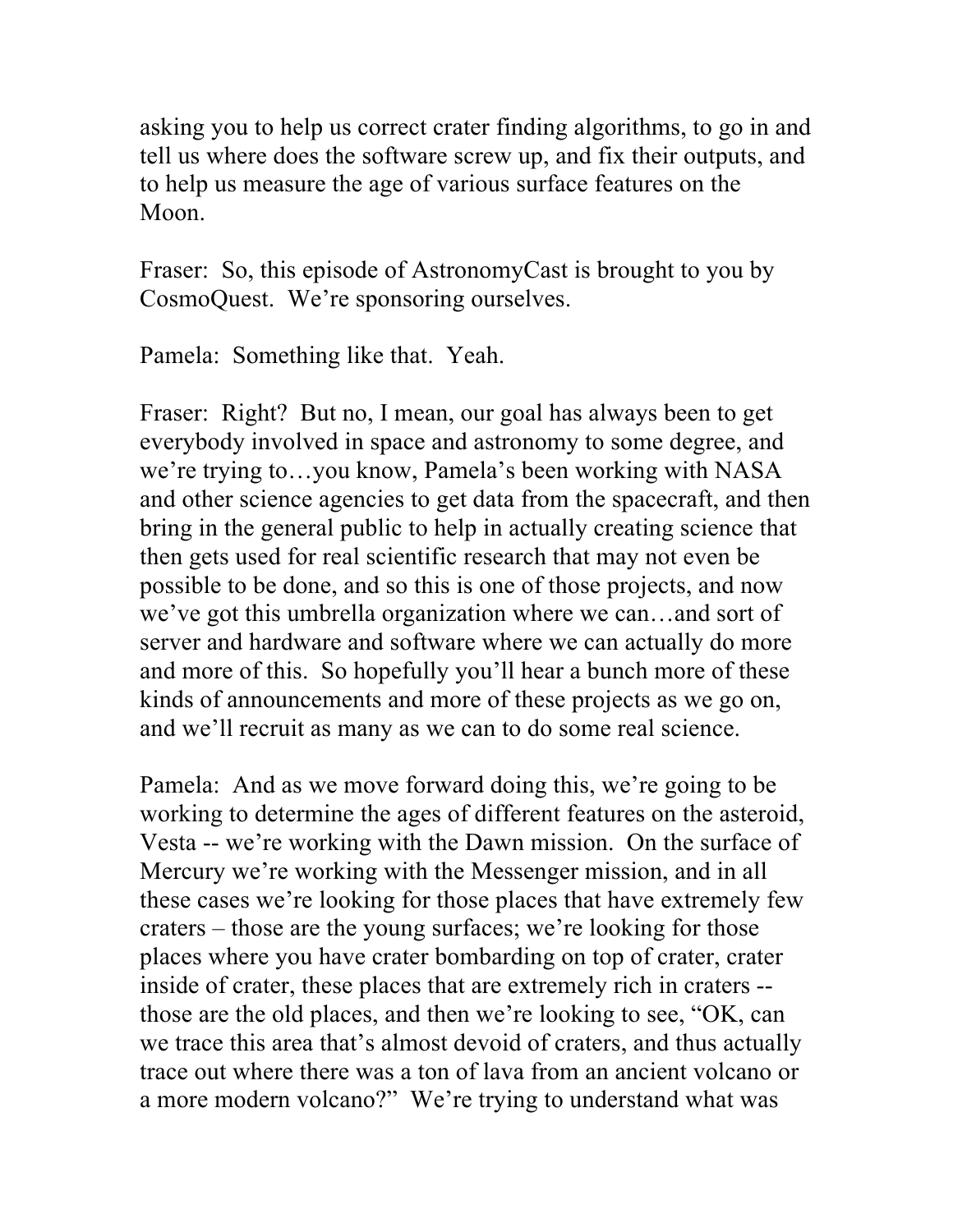the geologic history? How recently were there volcanoes active on the Moon? That's something I always am startled by is there was actually volcanism on the Moon. Imagine what that must have looked like to the amoebas swimming around on the planet not paying any attention. It was an amazing past, and we can better understand that past by all working together.

Fraser: But how accurate is this method of determining the cratering? I mean, I've heard astronomers say, "Well, you can see that region of the Mars is a billion years old," or "This part is very active and is about a million years old," but how can we know that this amount of craters is a billion, and that amount of craters is a million?

Pamela: Yeah. It gets tricky, especially since the cratering rate isn't constant with time. And we don't know how it varied with time, and so right now what we do is we bridge together the different periods using actually Moon rocks. So the astronauts when they went to the Moon, and the spacecraft (mostly Russian) when they went to the Moon and brought back rocks, they brought back rocks from a variety of different terrains. They brought it back from nice, young areas; they brought them back from older areas, and with each of these rocks using the radioisotope method, we were able to determine, "This area with this cratering rate is this age; this other area with this other cratering rate is this other age." Now, the problem that we run into is we've only done these sample return missions for the Moon. We want to do them for Mars. This is part of the plan for Mars MAX-C mission that's planned for the next decade. We want to do this with asteroids, and right now we're sort of making assumptions. We're saying, "OK, so we think some things happened earlier on Mars -- it's further out. Some things happened later for Mercury -- it's further in." So we're making rough corrections to what we know based on the Moon, based on theoretical models, but for the most part we're within a few hundred million years, which isn't entirely a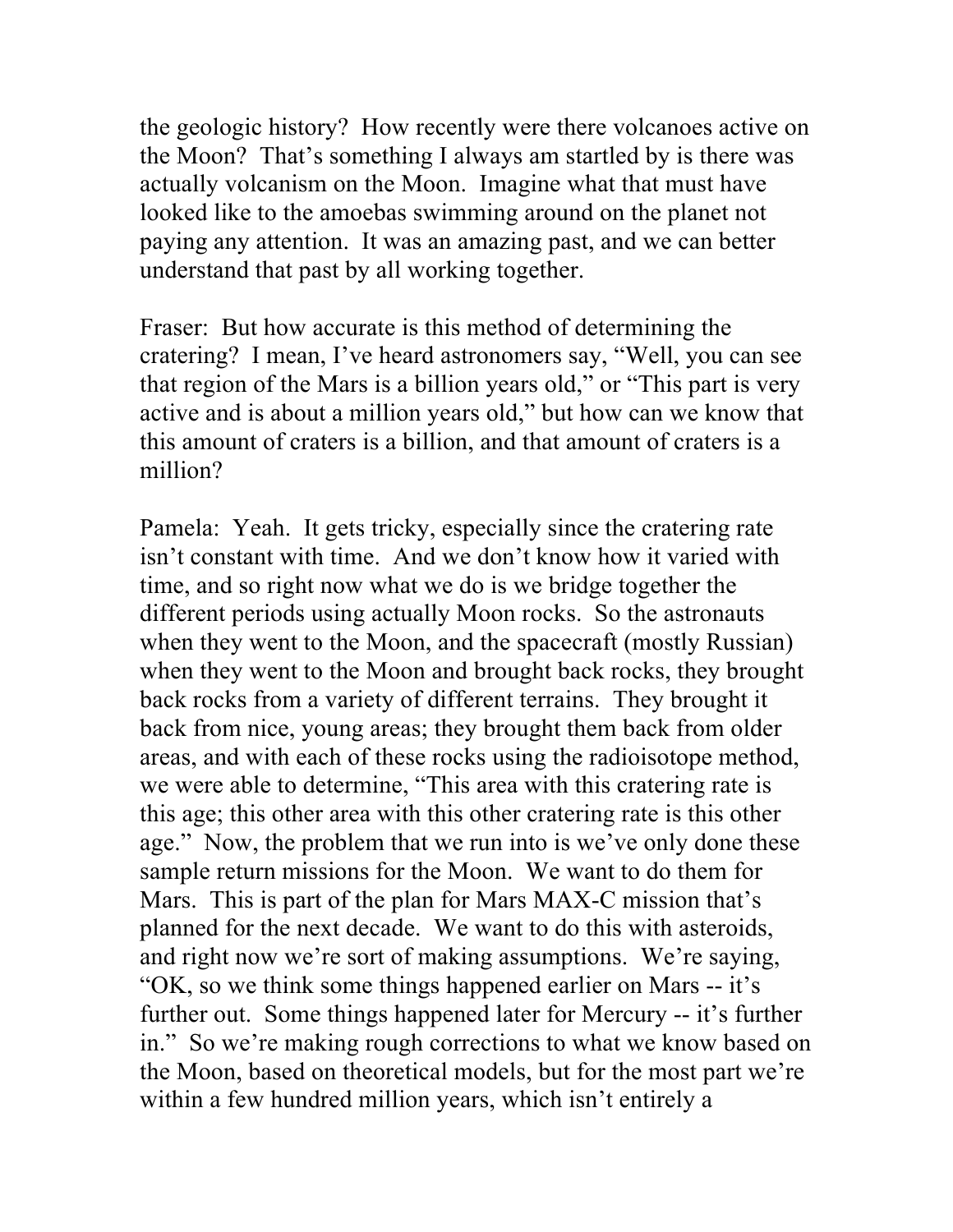comfortable place to be, but that's the best we can do until we bring back enough rocks to say, "OK, this type of terrain is this. Period. We're done for the entire Solar System."

Fraser: Right. I can see that part of the process is that the astronomers have…they've got pretty accurate measurements on the Moon, and they've been able to sort of correlate the cratering with the Moon rocks that they're bringing back, but then they're taking that cratering estimate and using that as a measuring stick for other parts of the Solar System, but they haven't backed it up yet with actual samples, which is, you know, hopefully going to come within the next few decades. OK, alright, so that's enough sort of stuff in our Solar System. Well, I guess there's one more object in our Solar System we should probably take a look, and that's the age of the Sun, but obviously we can grab parts of the Sun.

Pamela: No. [laughing] That would be dangerous.

Fraser: ...and we're making a pretty big assumption that the Sun formed at the same time as the planets in the Solar System. So how do astronomers know this?

Pamela: Well, so at a certain point, we do assume the Sun formed at the exact same time as everything else in the Solar System, but moving beyond that, we also look at stellar evolutionary theory models, where we say, "OK, the Sun is this size, it had to go through this in the past, it took it this long to get to the stage it's at now." So that's one way of doing it, and then, where we can, we also use, well, in this case instead of radioisotope dating, we call it cosmo-chromatography, and this is where we actually use the exact same idea, but with different types of elements. For instance, strontium is one that gets used when we look at…or scandium are elements that get used when we start looking at stars and figuring out, "well, how old is that?" So there's a whole variety of isotopic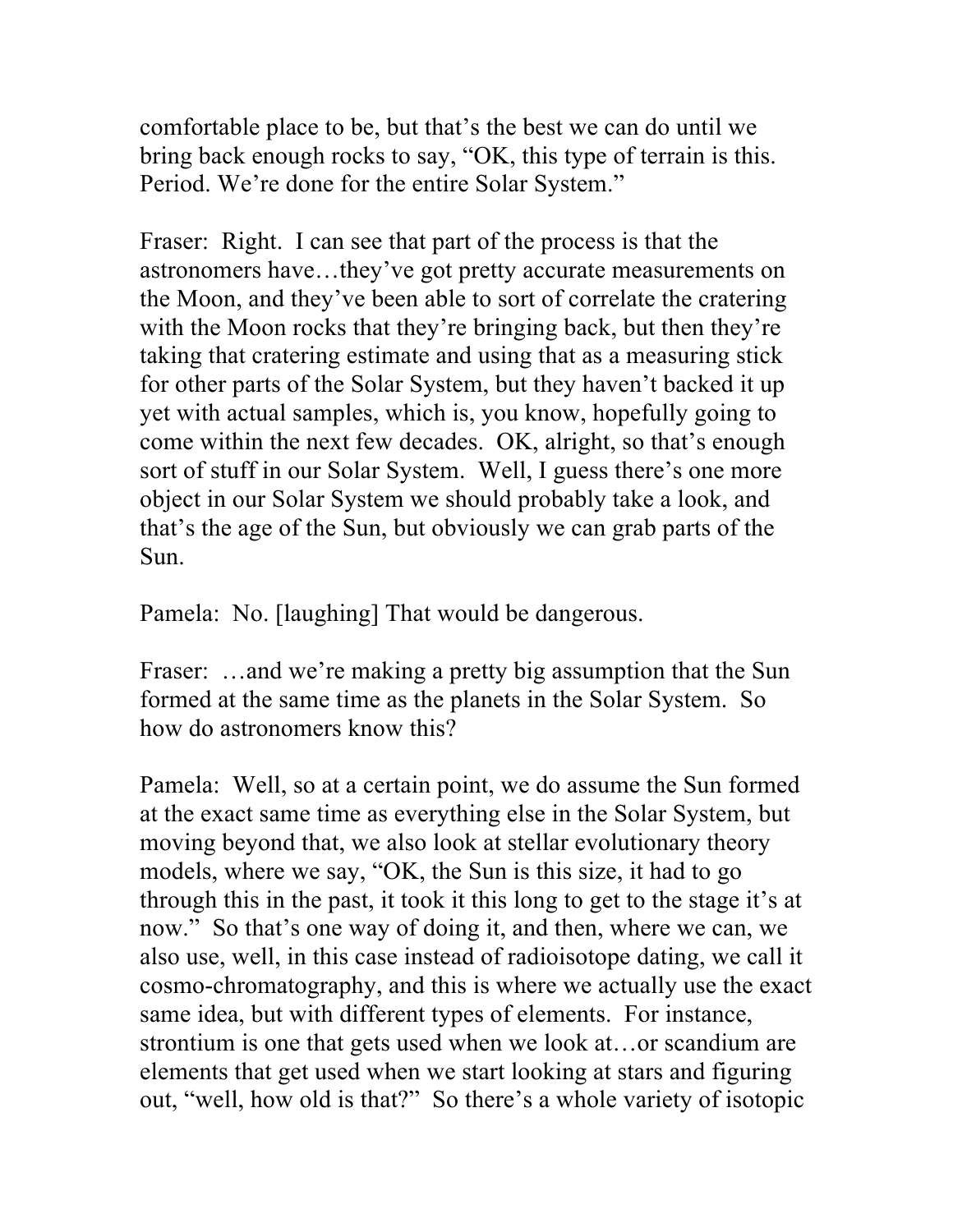combinations that can get us gigayears of age.

Fraser: Right, but we can't take, again, a piece of those distant stars, stick them in our gas chromatograph and get the age. Like, what is the method that they use to determine even just the chemical elements in the stars? How do they do that?

Pamela: So the nice thing is the Sun is actually in some ways a gas chromatograph for us. One way you can determine the composition of things here on Earth is you burn them, and you look and see what emission lines are present in the heated up materials, and you create spectra and use the spectra to get at the composition. Well, the Sun you don't exactly need to set on fire - it's kind of already there, so when we look at the Sun, all of the atoms in our outer atmosphere, depending on the exact energies, are either emitting wavelengths of light that we can see as spectra emission lights, or much more commonly, they're sitting there absorbing out radiation and creating atomic absorption lines, and by measuring the depth of these absorption lines (do they absorb all the radiation in a given wavelength of light? Do they absorb just a little bit of light in a given wavelength?), by looking at the depth of the lines, it tells us how much light has been absorbed and a variety of other things, like what are the ratios at different temperatures? We can get at the temperature of the star, and then we can get at the surface gravity of the star, and then we can get at the abundance of materials within the star. Unfortunately, it's a three- variable problem, and you have to solve for all three variables, which can get really annoying, but when you're done you know exactly what a star is made of.

Fraser: And so by, again, measuring the ratios of those various elements, which are known to decay at very specific rates, you can determine how old that star is.

Pamela: Exactly, so here we again still use uranium, in this case,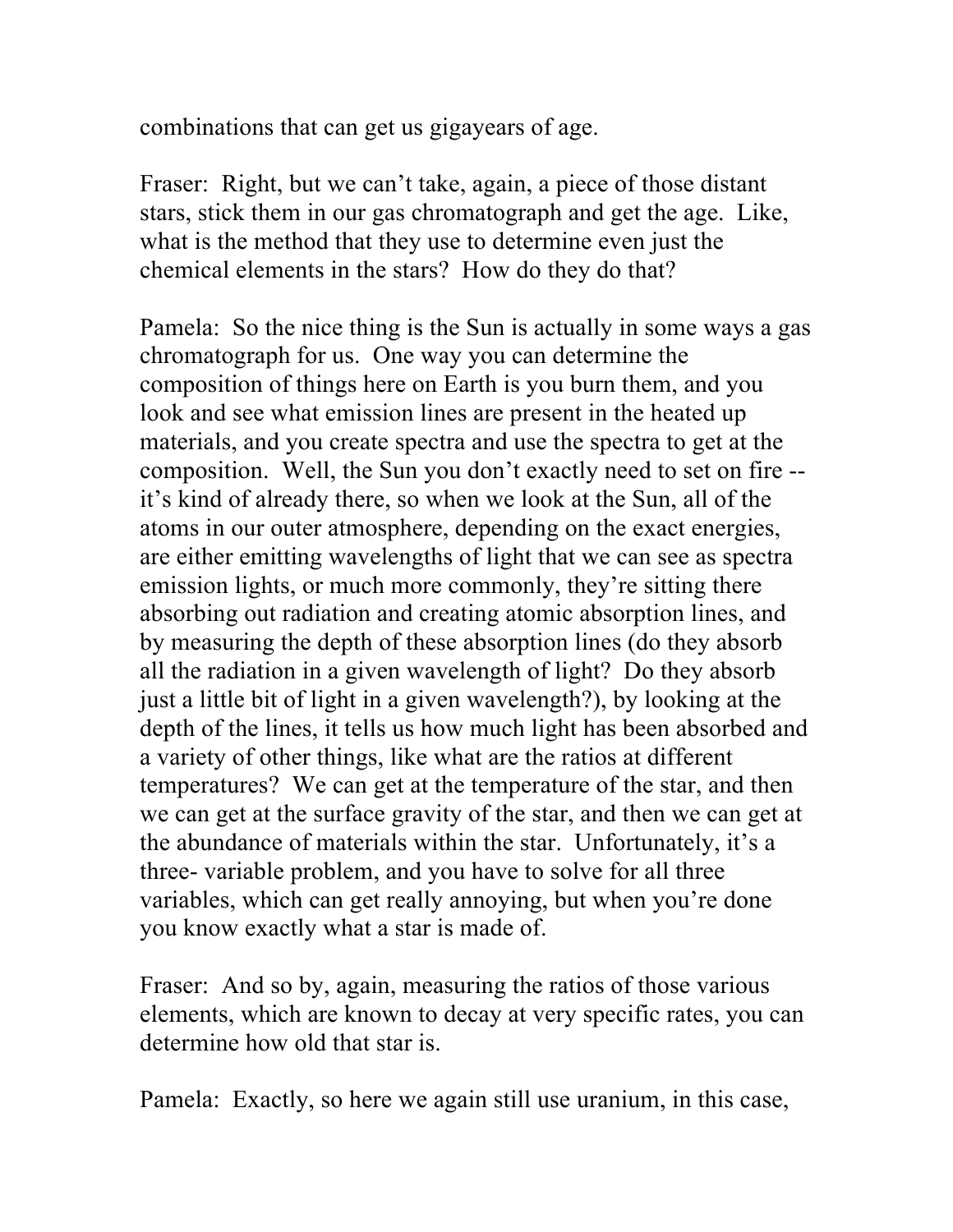we're looking at uranium-238, which has a half-life of 4.47 billion years, and it decays into lead-206. We're also looking at rubidium, which has a 48-gigayear life. We're looking at aluminum, which has a .75-megayear half-life. So we have all these different atoms that we look at, and by looking at all these different combinations, we're able to fine tune to get a good sense of how old things are. Now the only problem with this is you have to be able to get extremely high-resolution spectra to see all these different lines, and to get high-resolution spectra you are somewhat confined to only looking at the brightest stars, and to a certain degree, only using the biggest telescopes, so it limits how far away you're able to use this method.

Fraser: OK, fine. How do astronomers know how old the Universe itself is? You know? Cause, I mean, you can't go and grab pieces of Universe stuff at the Big Bang, you know, and measure its age, so that's gotta be the final, ultimate challenge. How on Earth, do…how on Earth, how on Earth do astronomers determine just how old the Universe itself is?

Pamela: Well, for the Universe in general, because that's such a controversial number in so many ways, we need to have multiple lines of evidence. So the first thing, we say no star is allowed to be older than the Universe -- that would just be silly.

Fraser: That's fair.

Pamela: Yeah, so we just look at the oldest stars and use stellar evolutionary theory models, and we're able to figure out from the cooling of white dwarves, from how long it takes stars of different masses to become red giants, that globular clusters, which are the oldest collections of stars in the Universe are 12 billion years old, give or take. So we know the Universe is more than 12 billion years from looking at the stars, and then beyond that, we have to start looking at cosmological models and matching the predictions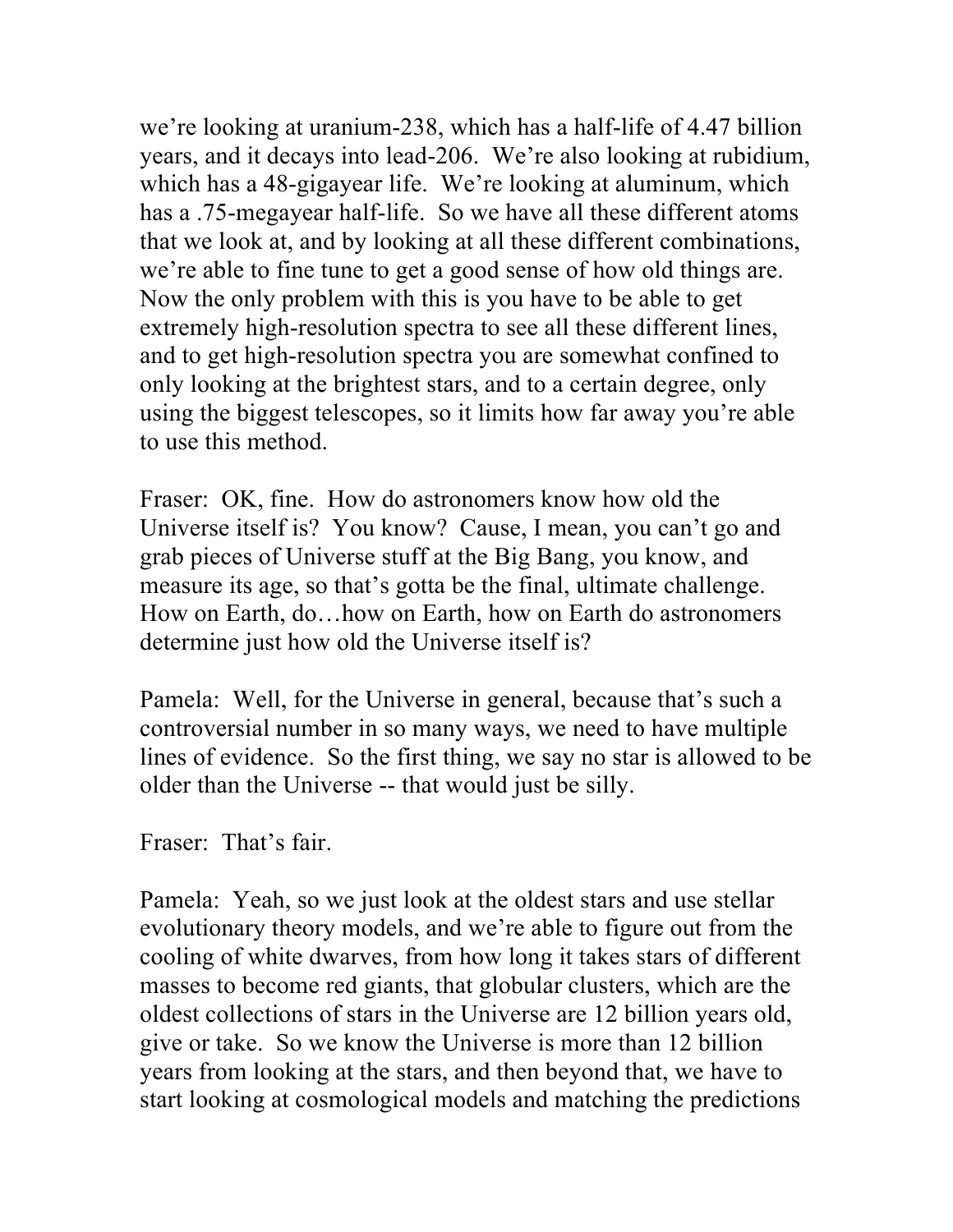of those models to what we see when we examine the cosmic microwave background, and the evolution of structure in the Universe, and from the using the WMAP (the Wilkinson Microwave Anisotropy Probe), we're able to study what was the distribution of hot spots and what was their size on the cosmic microwave background radiation, and we've done entire shows on this so you should go back and listen to those.

Fraser: ...one whole episode on just how old the Universe is.

Pamela: Yeah, so go back and listen to that, but it boils down to a whole lot of scary, complicated math (and geometry, more to the point), that tells us that our Universe is more than 13 billion years old. So the stars and all of the fancy calculations using the cosmic microwave background all get us to the same place -- and it's all consistent with what we see from radioisotope dating.

Fraser: And now we have that really precise, precise number. I mean, now we know it's 13.75 (plus or minus .17) billion years old.

Pamela: Yes, and they just keep adding new decimal points; the accuracy just keeps getting better.

Fraser: As successive versions of these surveys of the microwave background radiation come out with more sensitive instruments, they'll just keep adding decimal places, but we're pretty confident with the 13.7 part.

Pamela: Yeah.

Fraser: That's really cool.

Pamela: So we live in an old universe on a fairly young planet, and we're still at the beginning of the Universe, but we're at the